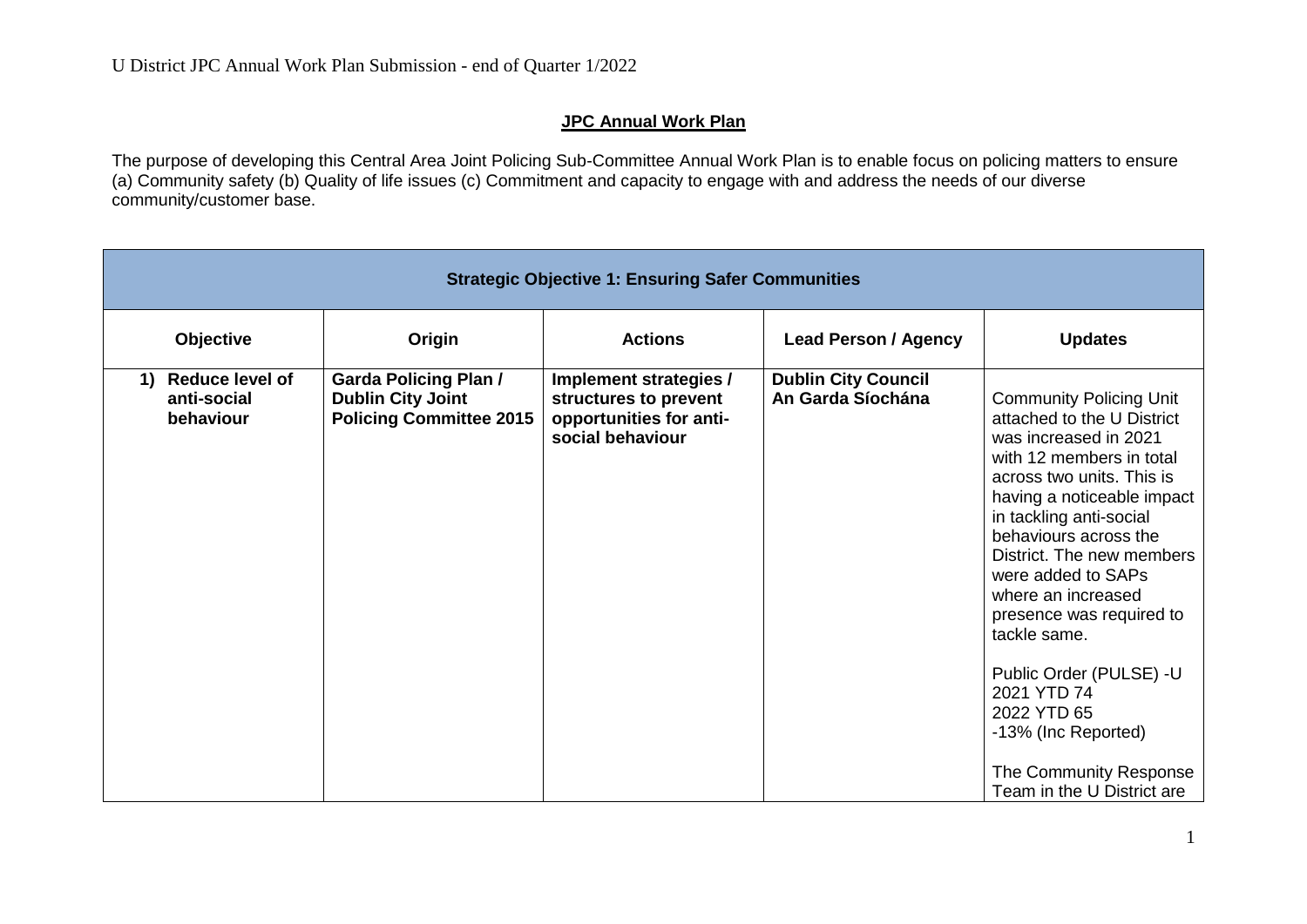|  |  | tasked to tackle ongoing<br>problem areas as they<br>arise. This response<br>method allows for an area<br>to be targeted and when<br>persons identified and<br>issues reduce, community<br>engagement are then<br>there to continue the work,<br>such as working with local<br>groups.                                                                         |
|--|--|----------------------------------------------------------------------------------------------------------------------------------------------------------------------------------------------------------------------------------------------------------------------------------------------------------------------------------------------------------------|
|  |  | The Divisional Community<br>Policing Office continues<br>to forward any emails<br>regarding issues in the<br>area so Gardaí can<br>address same. For<br>example, there is ongoing<br>issues at the Immal Rd<br>area and a Gardaí has<br>been assigned to address<br>and identify officers as<br>well as conduct patrols of<br>this area on regularly<br>basis. |
|  |  | With the evenings getting<br>that bit longer, extra<br>patrols of the canal behind<br><b>Shandon and Mount</b><br>Bernard Park will deter<br>any behaviours so that the<br>Summer months we have<br>set down a marker                                                                                                                                          |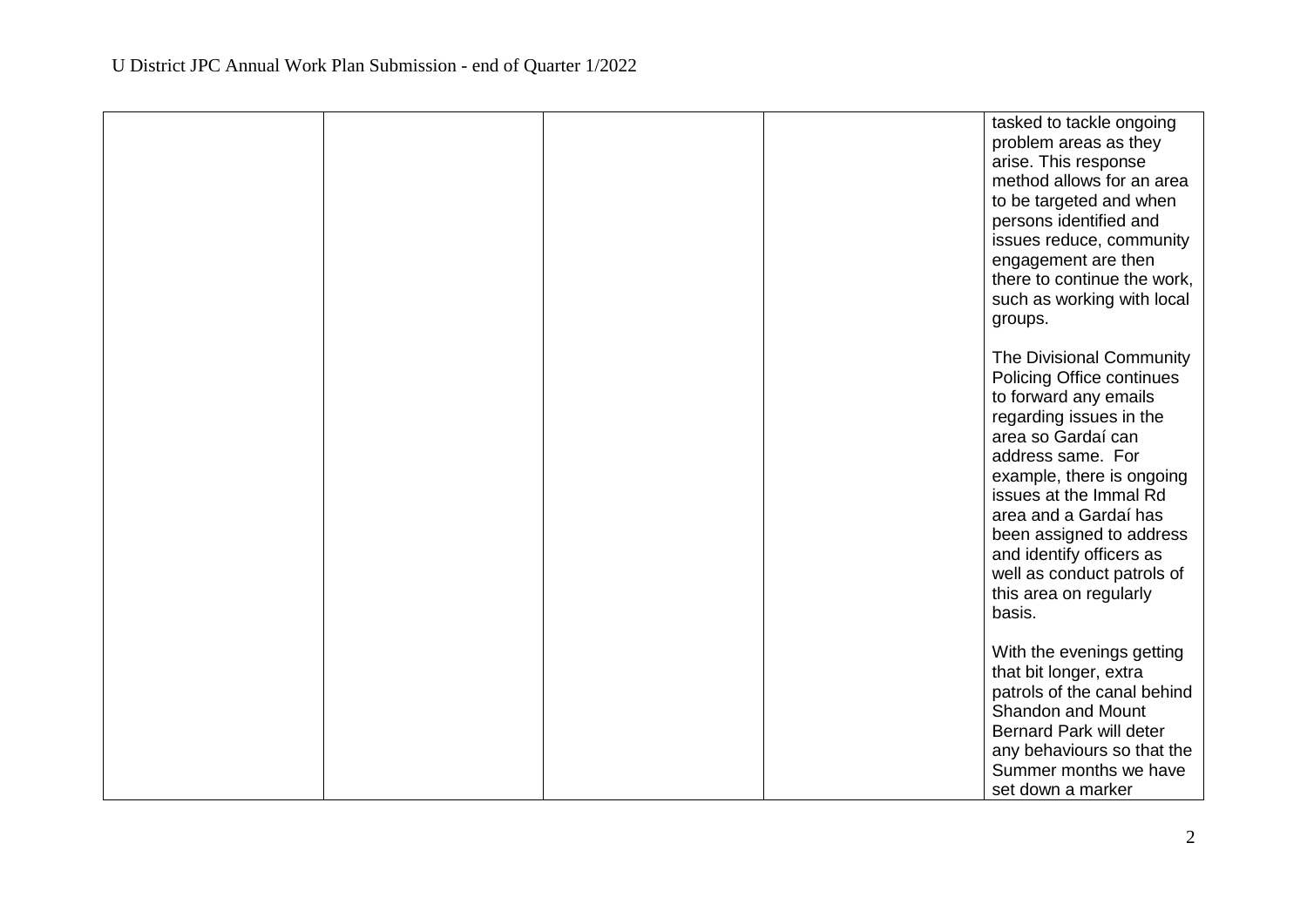|  |  | regarding what is<br>acceptable in these areas.<br>An extra guard was<br>assigned to this area in<br>Q3/21 and will be<br>welcome addition this |
|--|--|-------------------------------------------------------------------------------------------------------------------------------------------------|
|  |  | Summer.                                                                                                                                         |

| <b>Objective</b>                                                         | Origin                                                                                     | <b>Actions</b>                                 | <b>Lead Person / Agency</b>                     | <b>Updates</b>                                                                                                                                                                                                                                                                                                                                                                                                                                                                                                                                                          |
|--------------------------------------------------------------------------|--------------------------------------------------------------------------------------------|------------------------------------------------|-------------------------------------------------|-------------------------------------------------------------------------------------------------------------------------------------------------------------------------------------------------------------------------------------------------------------------------------------------------------------------------------------------------------------------------------------------------------------------------------------------------------------------------------------------------------------------------------------------------------------------------|
| <b>Reduce drug</b><br>2)<br>related issues<br>affecting the<br>community | <b>Garda Policing Plan /</b><br><b>Dublin City Joint</b><br><b>Policing Committee 2015</b> | Put operations in place<br>to deal with issues | <b>Dublin City Council</b><br>An Garda Síochána | <b>Outcomes of operations</b><br>The Divisional Drugs Unit<br>cover all 4 stations across<br>the DMR North Central<br>taking in the Mountjoy<br>Cabra Area. In Q1/22<br>there was an increase of<br>personnel in this unit,<br>which will have positive<br>impact with more<br>members available to<br>target drug dealing across<br>the Division.<br>Locally the Community<br>Response Team target<br>issues in the area as they<br>become aware of same.<br><b>Community Engagement</b><br>members often are made<br>aware by residents of<br>information and this is |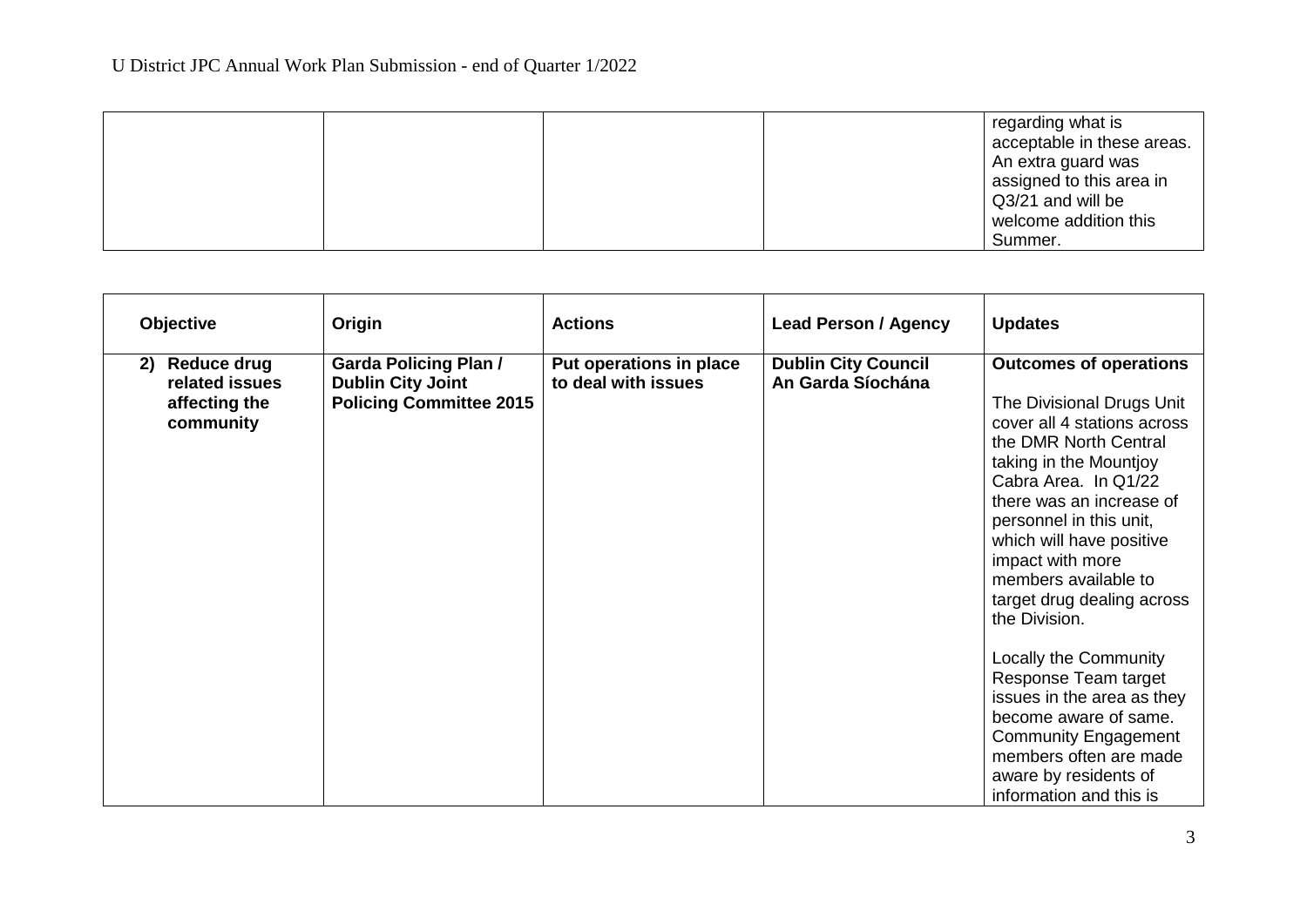|  | passed to CRT for action.   |
|--|-----------------------------|
|  | This works well and         |
|  | recently searches have      |
|  | been conducted in the       |
|  | Cabra area resulting from   |
|  | this process. There is also |
|  | issues with throw overs     |
|  | into the prison from the    |
|  | Canal at Phibsboro this is  |
|  | targeted by the teams also  |
|  | with plain clothes patrols  |
|  | and working closely with    |
|  | the Prison Authorities.     |
|  |                             |
|  | PULSE - U - Sec 15 MDA      |
|  | 2021 YTD 57.                |
|  | 2022 YTD 58 (reported)      |
|  |                             |
|  |                             |

| <b>Objective</b>                   | Origin                                                                                     | <b>Actions</b>                                            | <b>Lead Person / Agency</b> | <b>Updates</b>                                                                                                                                       |
|------------------------------------|--------------------------------------------------------------------------------------------|-----------------------------------------------------------|-----------------------------|------------------------------------------------------------------------------------------------------------------------------------------------------|
| Licensing / off-<br>licence issues | <b>Garda Policing Plan /</b><br><b>Dublin City Joint</b><br><b>Policing Committee 2015</b> | Put operations in place<br>to deal with issues<br>arising | An Garda Síochána           | <b>Outcomes of operations</b><br>Gardaí conducted test<br>purchasing of alcohol<br>across a number of<br>shops/off-licences during<br>2021/ This was |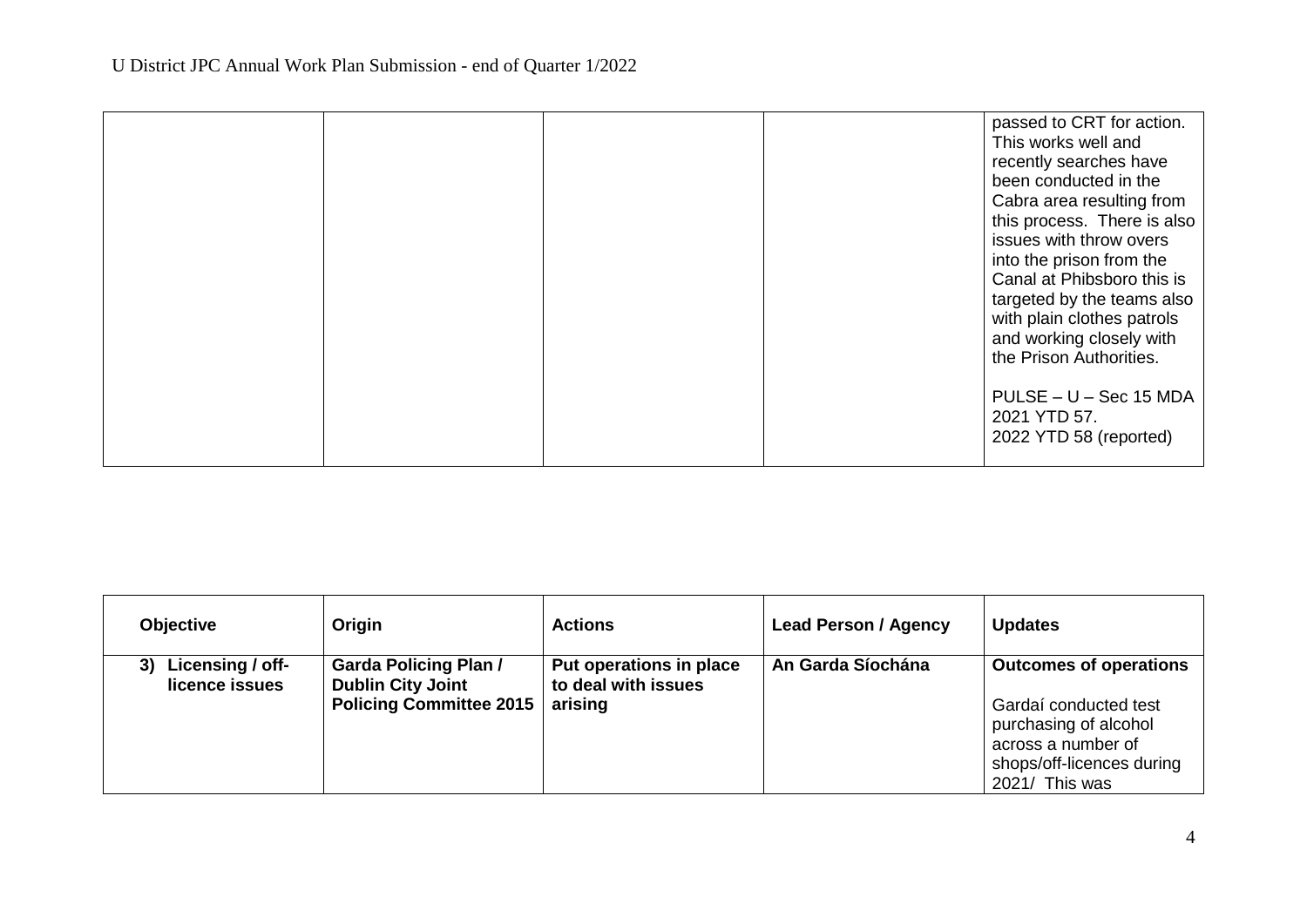|  |  | successful and will be<br>explored further in 2022 as<br>a method to reduce<br>underage drinking. The<br>introduction of minimum<br>unit pricing on alcohol in<br>2022 will also assist with<br>this tackling of underage<br>drinking which in turn<br>leads to anti-social<br>behaviour. |
|--|--|-------------------------------------------------------------------------------------------------------------------------------------------------------------------------------------------------------------------------------------------------------------------------------------------|
|  |  | There is an Inspector<br>assigned as Liquor<br>Licensing Inspector who<br>oversees the licence<br>applications and other<br>issues in the U District.                                                                                                                                     |

| <b>Strategic Objective 2: Enhancing Community Engagement</b> |                                                                       |                               |                                                 |                                                                                                          |
|--------------------------------------------------------------|-----------------------------------------------------------------------|-------------------------------|-------------------------------------------------|----------------------------------------------------------------------------------------------------------|
| <b>Objective</b>                                             | Origin                                                                | <b>Actions</b>                | <b>Lead Person / Agency</b>                     | <b>Updates</b>                                                                                           |
| Effective engagement with<br>communities                     | Garda Policing Plan /<br>Dublin City Joint Policing<br>Committee 2015 | Engage with<br>community fora | <b>Dublin City Council</b><br>An Garda Síochána | <b>Engage with community</b><br>fora – Cabra<br><b>Forum/Resident</b><br><b>Meetings Gardaí attached</b> |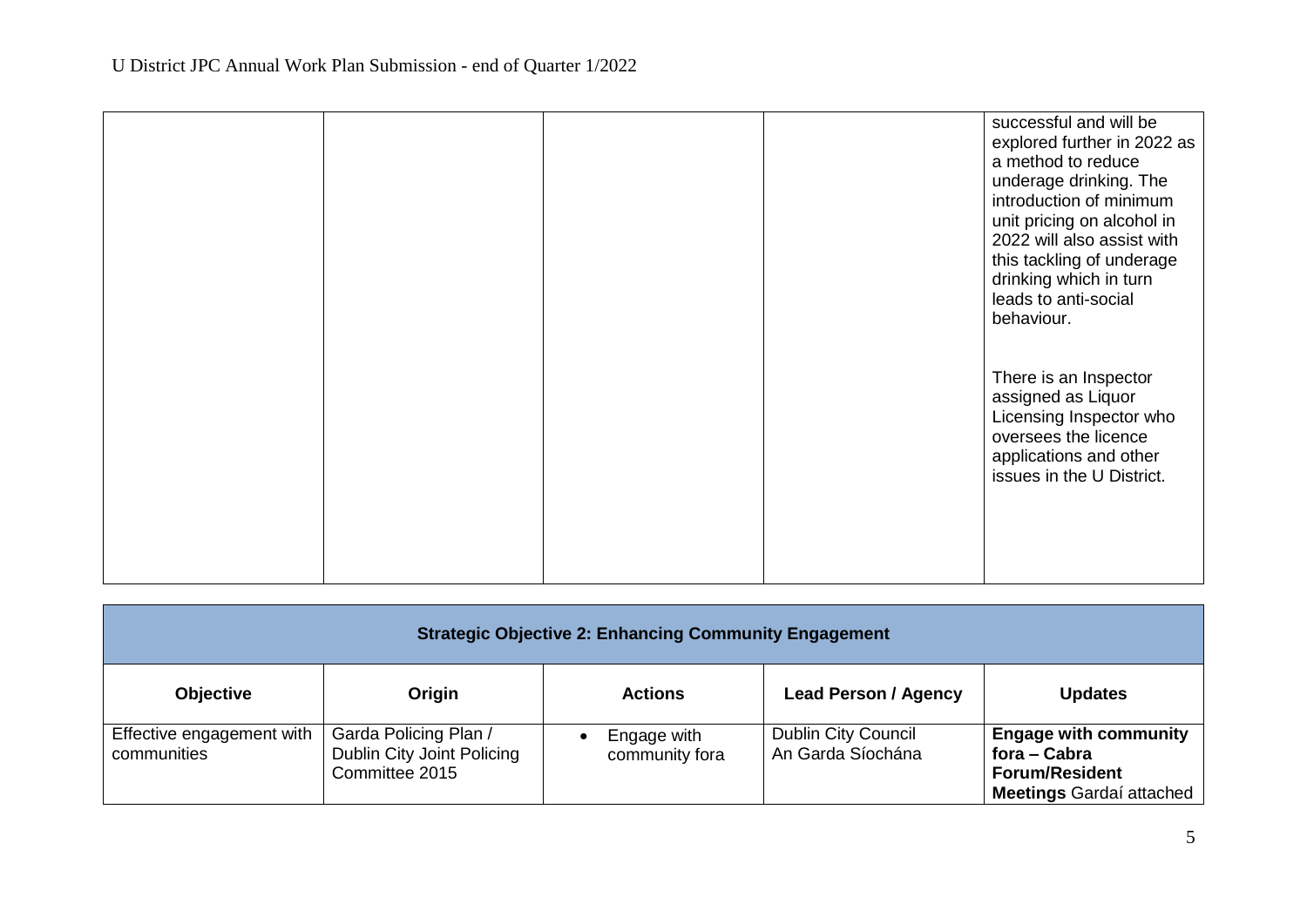|  |                                      | the Community Policing                                |
|--|--------------------------------------|-------------------------------------------------------|
|  |                                      | Unit attend the required                              |
|  |                                      | meetings providing<br>feedback and reports for        |
|  |                                      | those in attendance. New                              |
|  |                                      | contacts have been made                               |
|  |                                      | by the newly arrived                                  |
|  |                                      | members to the unit which                             |
|  |                                      | is positive and good for                              |
|  |                                      | the community. Emails are                             |
|  |                                      | used to deliver crime                                 |
|  |                                      | prevention advice                                     |
|  |                                      | currently as no face to                               |
|  |                                      | face meetings are taking<br>place, these are welcomed |
|  |                                      | by Community.                                         |
|  |                                      |                                                       |
|  |                                      | <b>Strengthen community</b>                           |
|  |                                      | development initiatives                               |
|  |                                      | Members are involved in                               |
|  |                                      | any projects that are                                 |
|  |                                      | brought to their attention.                           |
|  |                                      | Gardaí have been made                                 |
|  |                                      | aware of plans to have a                              |
|  |                                      | food market in Royal<br>Canal Park in the             |
|  | Strengthen<br>$\bullet$<br>community | Summer. Gardaí will                                   |
|  | development                          | assist.                                               |
|  | initiatives                          |                                                       |
|  |                                      | <b>Build on Small Areas</b>                           |
|  |                                      | <b>Policing process</b>                               |
|  |                                      | Every SAP in Sector 3 and                             |
|  |                                      | 4 have a community                                    |
|  |                                      | Garda assigned. Sgt                                   |
|  |                                      | Dunleavy is sergeant                                  |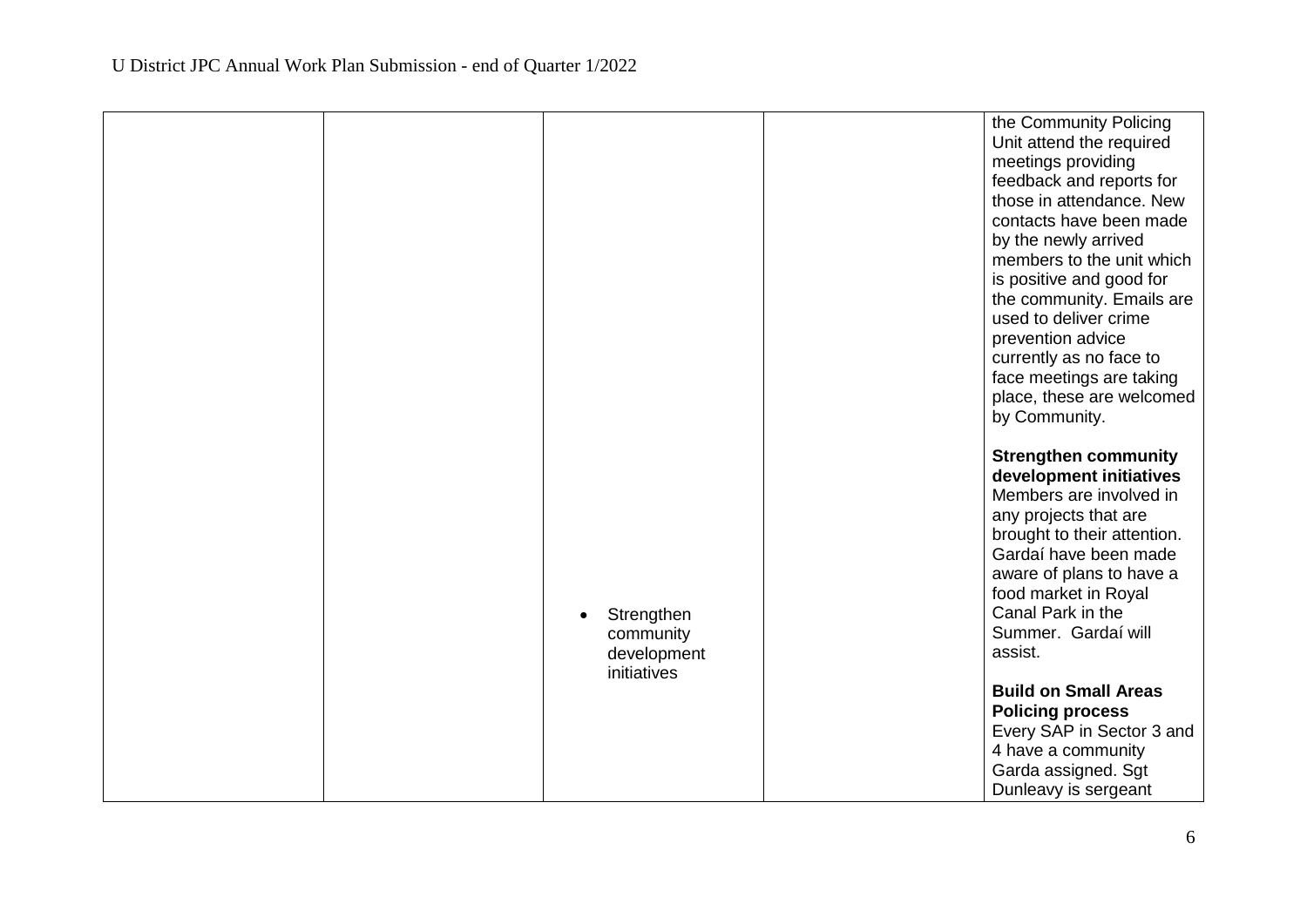|  | <b>Build on Small</b><br>$\bullet$<br>Areas Policing<br>process | assigned to both and Insp<br>Mc Cormack overseas<br>both also.<br>Gardaí are engaging with<br>DCPO office in store St<br>and building contact bases<br>throughout their SAPs.<br>Garda in Sector 4 has<br>been creating a database<br>of business owners with<br>contact information and<br>email distribution lists. He<br>is also involved with<br>Mapping to map out this<br>area to allow all members<br>access to same. If<br>successful, this could be<br>rolled out across the<br>Division. |
|--|-----------------------------------------------------------------|----------------------------------------------------------------------------------------------------------------------------------------------------------------------------------------------------------------------------------------------------------------------------------------------------------------------------------------------------------------------------------------------------------------------------------------------------------------------------------------------------|
|  |                                                                 |                                                                                                                                                                                                                                                                                                                                                                                                                                                                                                    |
|  |                                                                 |                                                                                                                                                                                                                                                                                                                                                                                                                                                                                                    |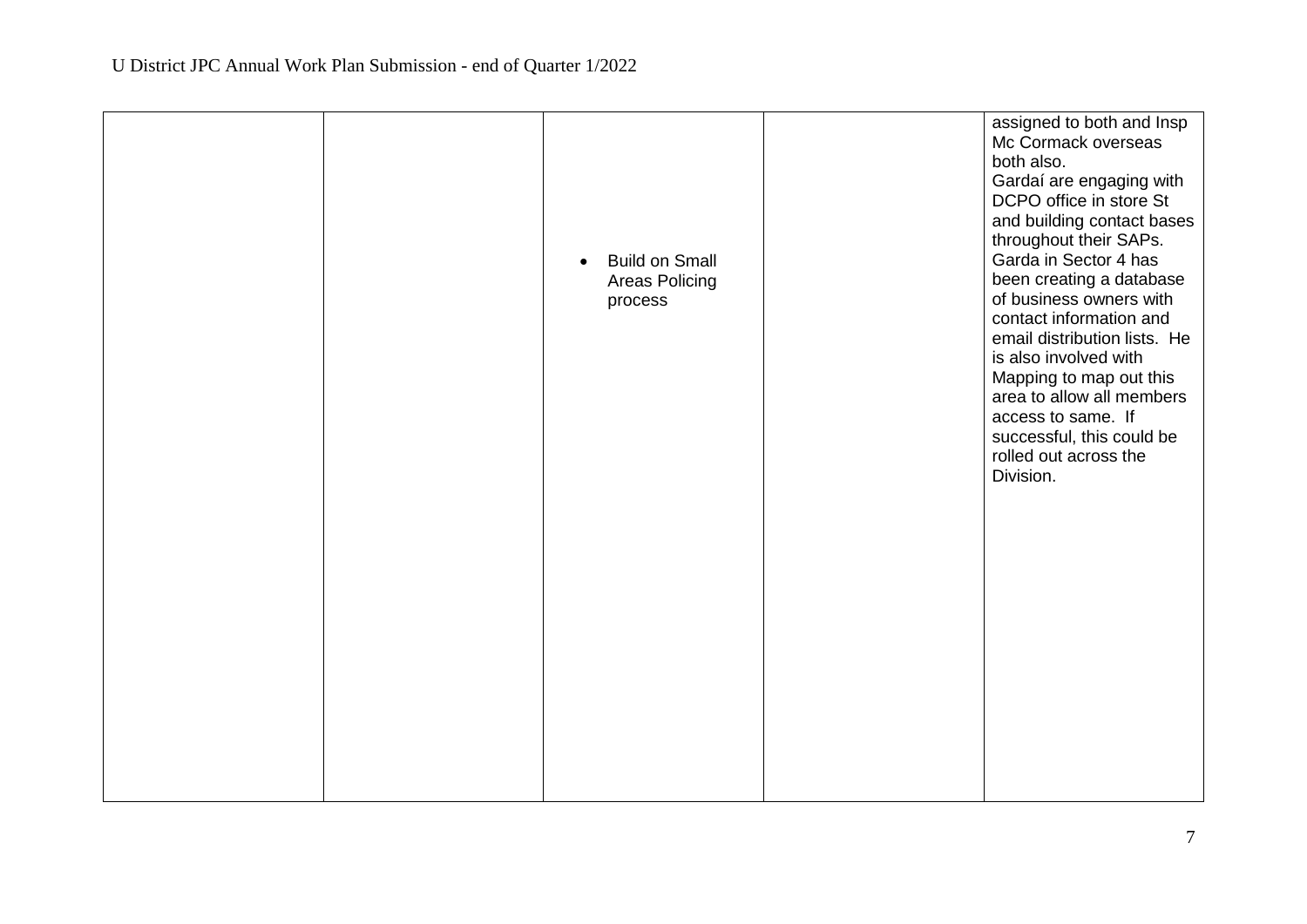|                                                                       | <b>Strategic Objective 3: Confronting Crime</b>                                                                                                                                                     |                                                 |                                                                                                                                                                                                                                                                                                                                                                                                                                                                                                                                                                                                                                                                                                                 |  |  |  |
|-----------------------------------------------------------------------|-----------------------------------------------------------------------------------------------------------------------------------------------------------------------------------------------------|-------------------------------------------------|-----------------------------------------------------------------------------------------------------------------------------------------------------------------------------------------------------------------------------------------------------------------------------------------------------------------------------------------------------------------------------------------------------------------------------------------------------------------------------------------------------------------------------------------------------------------------------------------------------------------------------------------------------------------------------------------------------------------|--|--|--|
| Origin                                                                | <b>Actions</b>                                                                                                                                                                                      | <b>Lead Person / Agency</b>                     | <b>Updates</b>                                                                                                                                                                                                                                                                                                                                                                                                                                                                                                                                                                                                                                                                                                  |  |  |  |
| Garda Policing Plan /<br>Dublin City Joint Policing<br>Committee 2015 | Build on existing<br>partnerships between<br>Dublin City Council and An<br>Garda Síochána in the<br>prevention and reduction<br>of the threat posed by<br>crime and support the<br>victims of crime | <b>Dublin City Council</b><br>An Garda Síochána | Approaches to addressing<br><b>Domestic</b><br>$\bullet$<br>violence<br>These calls are a priority 1<br>call on the CAD system to<br>dispatch members so<br>treated with urgency. Call<br>backs are performed<br>within 7 days to the victim<br>to ensure they are ok and<br>provide advice regarding<br>orders etc. In U district<br>these incidents are<br>reviewed each morning at<br>the PAF meetings and<br>actions assigned. These<br>incidents are also risk<br>assessed by members in<br>the station under the DAC<br>system.<br><b>Burglaries</b><br>$\bullet$<br>Burglaries are reviewed at<br>the morning PAF<br>meetings. Burglary scenes<br>will be examined by local<br>forensic teams, area will |  |  |  |
|                                                                       |                                                                                                                                                                                                     |                                                 |                                                                                                                                                                                                                                                                                                                                                                                                                                                                                                                                                                                                                                                                                                                 |  |  |  |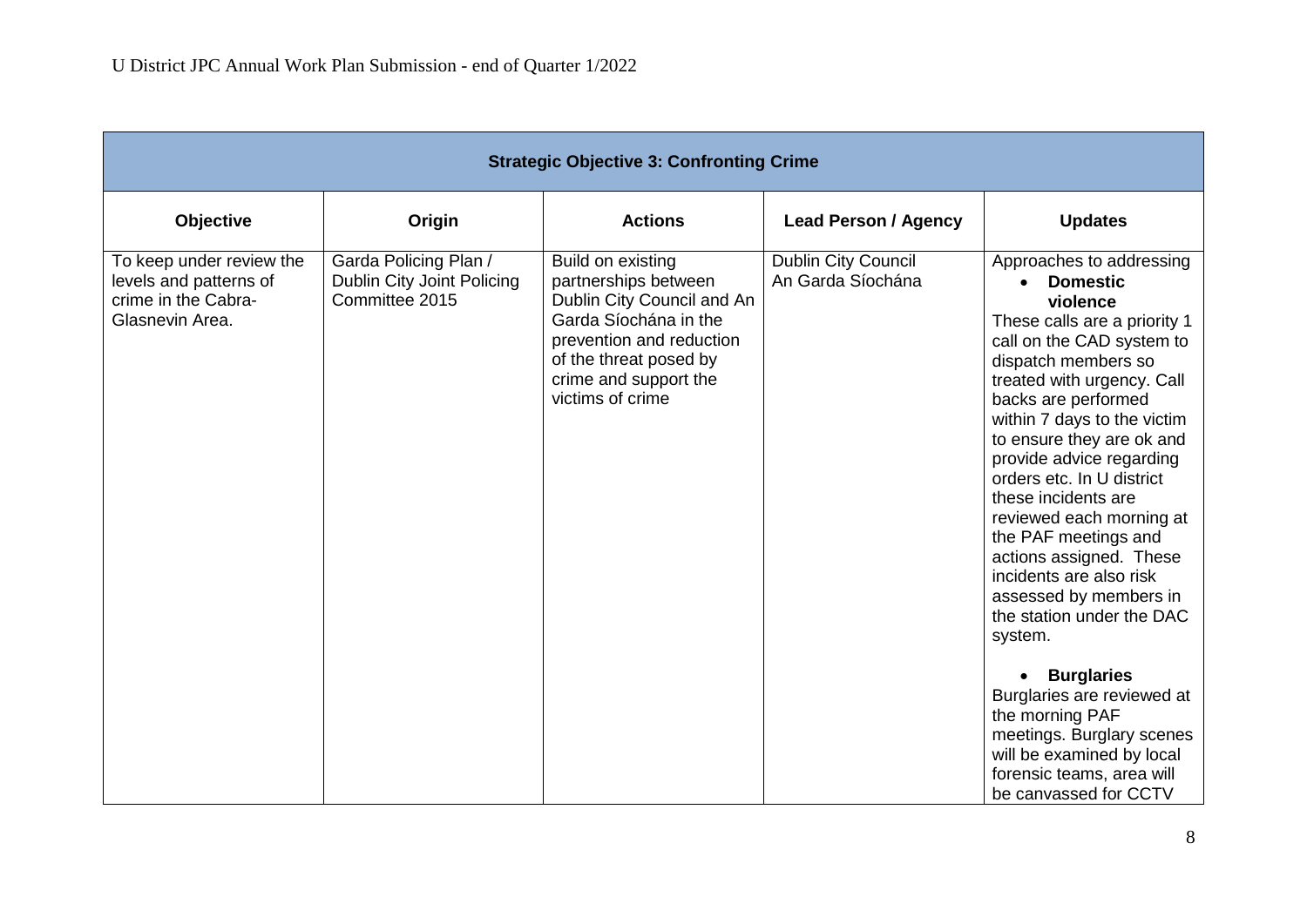|  |  | and statements will be<br>taken. Investigations are<br>monitored by the<br>supervisor of the Garda<br>investigating.                                                                                                                                                                                                                                                                                                                         |
|--|--|----------------------------------------------------------------------------------------------------------------------------------------------------------------------------------------------------------------------------------------------------------------------------------------------------------------------------------------------------------------------------------------------------------------------------------------------|
|  |  | Burglary (PULSE) -U<br>2021 YTD 42<br>2022 YTD 61 (reported)                                                                                                                                                                                                                                                                                                                                                                                 |
|  |  | • Victim support<br>The Division has a Crime<br>Victim Support office<br>which updates victims with<br>details of their case.<br><b>Members of Community</b><br>Polcing are also forwarded<br>call backs to victims of<br>crime. This allows<br>members to offer advice or<br>provide contact<br>information to their<br>stakeholders. As<br>mentioned earlier there is<br>separate call back<br>procedure for victims of<br>Domestic Abuse. |
|  |  | Case<br>$\bullet$                                                                                                                                                                                                                                                                                                                                                                                                                            |
|  |  | management of<br>offenders                                                                                                                                                                                                                                                                                                                                                                                                                   |
|  |  | SAOR is in operation in                                                                                                                                                                                                                                                                                                                                                                                                                      |
|  |  | the U District and                                                                                                                                                                                                                                                                                                                                                                                                                           |
|  |  | consolidates the                                                                                                                                                                                                                                                                                                                                                                                                                             |
|  |  | management of adult and                                                                                                                                                                                                                                                                                                                                                                                                                      |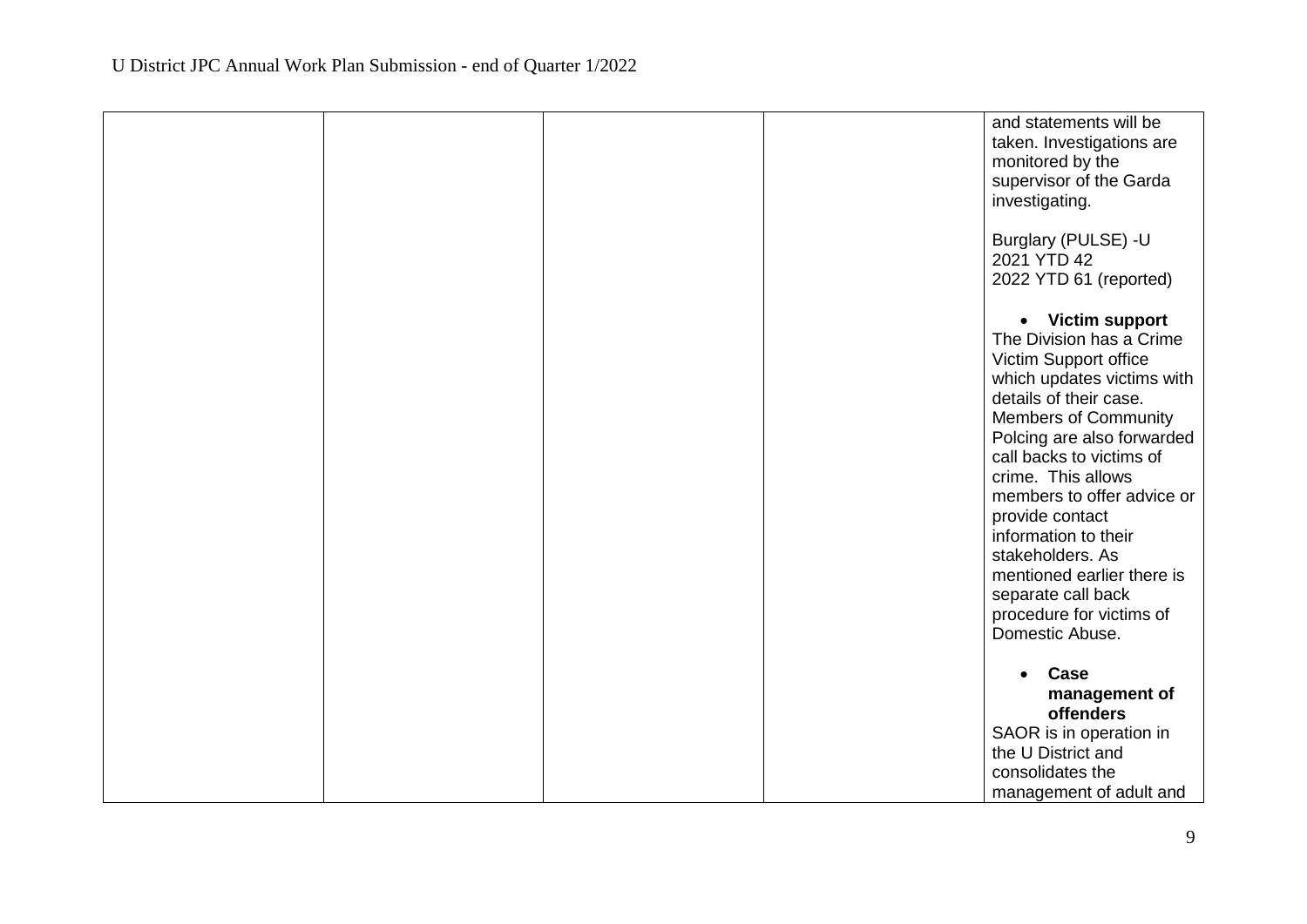|  |  | youth offenders through<br>the introduction of a<br>strategic approach to<br>offender recidivism. AGS<br>holistically manage the |
|--|--|----------------------------------------------------------------------------------------------------------------------------------|
|  |  | court cases, charges, bail<br>conditions, interagency<br>liaison and inform AGS                                                  |
|  |  | how it is being managed.<br>This has proved                                                                                      |
|  |  | successful in the U District<br>to date.                                                                                         |

| <b>Strategic Objective 4: Road Policing</b>                                                                |                                                                       |                                                                                                                               |                                                 |                                                                                                                                                                                                                                                                                                           |  |  |  |
|------------------------------------------------------------------------------------------------------------|-----------------------------------------------------------------------|-------------------------------------------------------------------------------------------------------------------------------|-------------------------------------------------|-----------------------------------------------------------------------------------------------------------------------------------------------------------------------------------------------------------------------------------------------------------------------------------------------------------|--|--|--|
| <b>Objective</b>                                                                                           | Origin                                                                | <b>Actions</b>                                                                                                                | <b>Lead Person / Agency</b>                     | <b>Updates</b>                                                                                                                                                                                                                                                                                            |  |  |  |
| Ensure that major events<br>proceed with minimum<br>disruption to business and<br>movement within the city | Garda Policing Plan /<br>Dublin City Joint Policing<br>Committee 2015 | Continue to work in<br>partnership in relation to<br>the management of<br>planned and unplanned<br>events in the Central Area | <b>Dublin City Council</b><br>An Garda Síochána | Reports on events in the<br><b>Central Area and</b><br>compliance with Road<br><b>Safety Legislation</b><br>A Divisional Roads<br>Policing Unit cover the 4<br>stations across the<br>Division and target all road<br>offences as well as<br>prevention actions such as<br>operations and<br>checkpoints. |  |  |  |
|                                                                                                            |                                                                       |                                                                                                                               |                                                 | In relation to the objective                                                                                                                                                                                                                                                                              |  |  |  |